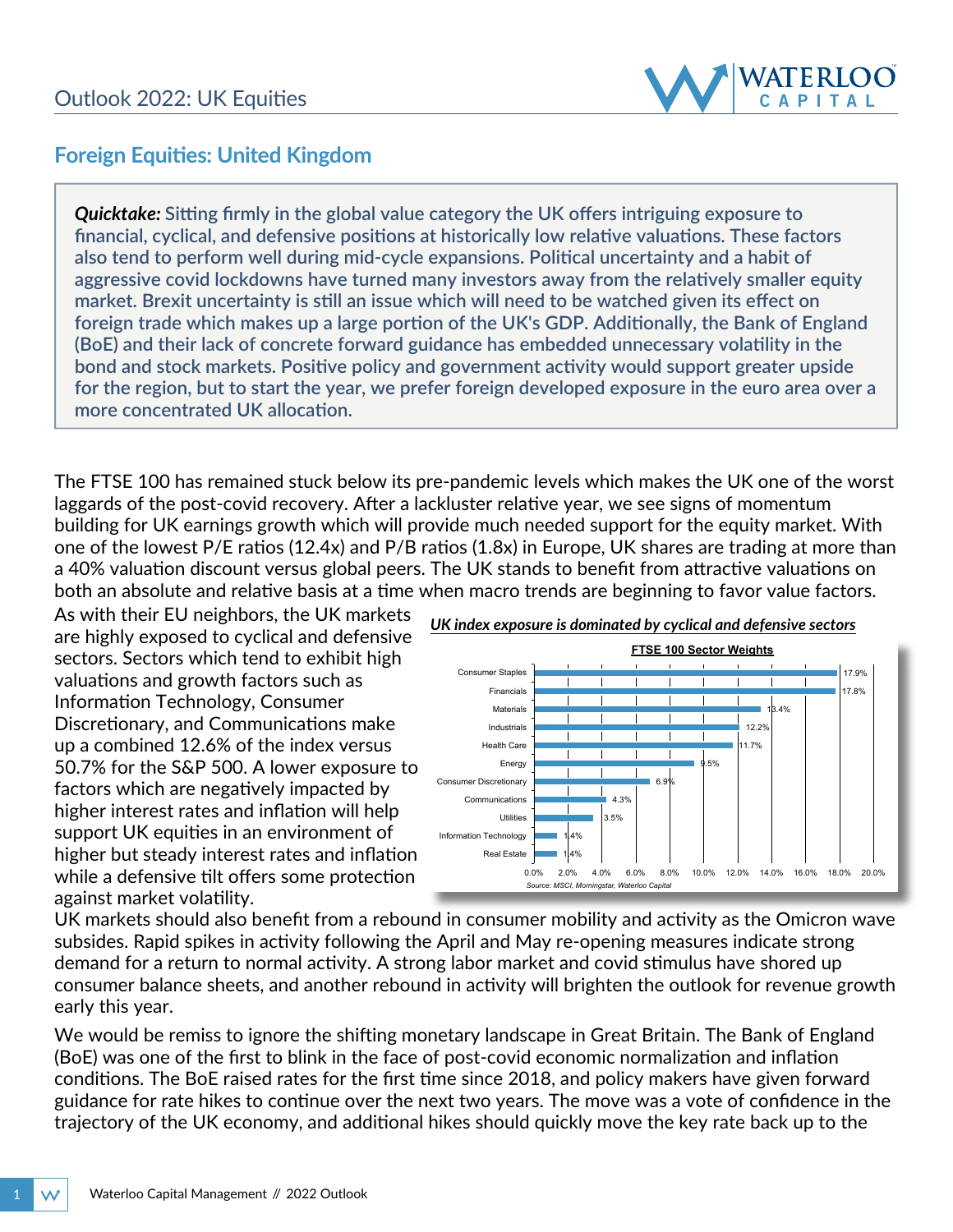## Outlook 2022: UK Equities



bank's 0.5% target. A nearly 18% index weighting to financials will help the FTSE benefit from the Bank of England's (BoE) rate hike trajectory. Going forward, persistent inflation could put pressure on policy makers to raise rates further, but future hikes are unlikely to occur until later in the year after the flow through effects of the first hikes have been observed. Forward guidance has been opaque at best, but the negative reaction of both the stock and bond markets to recent surprises in central bank activity should encourage more thorough guidance going forward.

The potential for a rebound in relative performance is there, but potential means it has not been done yet. Risks to our outlook include uncertainty around politics, Brexit, and the potential for the BoE to move too fast and stymie the current recovery. UK markets have a bigger reliance on strength in foreign economies than many other developed markets. Nearly 80% of company revenues come from



outside the UK. As the global market cycle continues to mature, a decline in demand would lower our return expectations. Additionally, this leaves the UK more susceptible to foreign inflation and currency shifts. A stronger pound would negatively impact export prices and weigh on export demand. Brexit risks cannot be fully discounted yet either. On the political front, the ongoing implementation of post-Brexit import and export rules and the potential for government turnover raise more risks. Persistent political uncertainty would likely lead to reduced business spending and a decline in future production and revenue projections as companies take a waitand-see approach to investing. Finally, the BoE runs the same risk that many of its peers have taken on this year in raising rates enough to combat inflation, but not enough to create headwinds to growth. Raising rates too quickly could create the opposite of the intended effects and keep UK equity performance near the bottom of the developed markets category.

## VALUATIONS AND CYCLICAL SECTOR EXPOSURES ARE 2022 TAILWINDS FOR EUROPEAN MARKETS